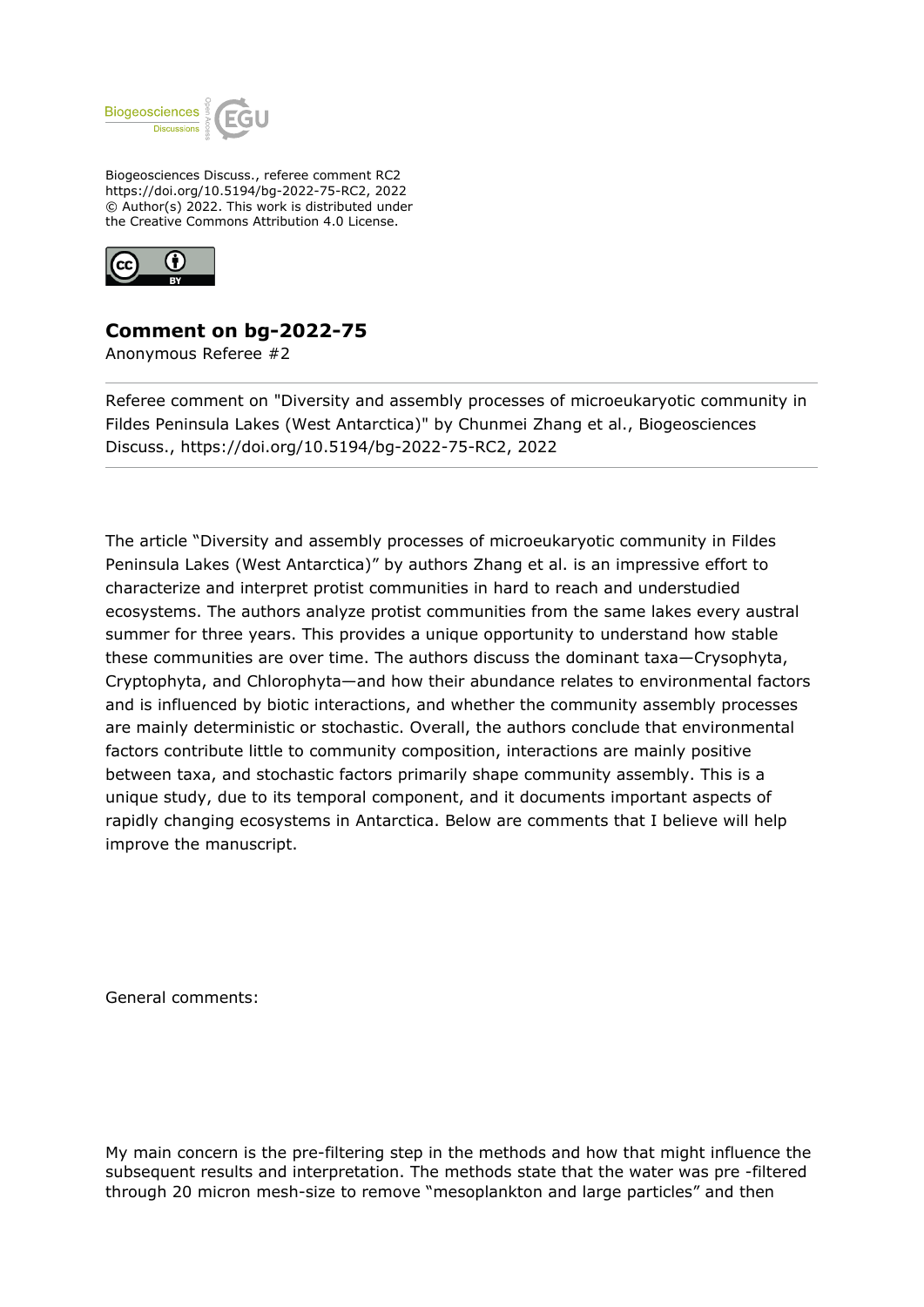biomass was collected onto a 0.2 micron pore-size filter. This step actually removes all of the microplankton and leaves behind the nano and pico plankton. This has obvious implications for the title and the language throughout the manuscript, but also has more important implications for the interpretation of the results. The authors note that there is less diversity in these samples than in similar studies, which I suspect could be due to more aggressive filtering? The authors also note in the introduction that diatoms have been studied in Antarctic lakes previously but they do not report finding significant proportions of diatoms in their samples, which could also be an artifact of the size fractionation in this study. Finally, the authors report mainly positive relationships in their co-occurrence network analysis. Again, I think this may be due to the size selection, as microeukaryotes are more likely to graze nano and pico eukaryotes. However, the observation that there seems to be more niche-overlap than competition between nano and pico eukaryotes remains very interesting. Lastly, I feel that it is incorrect to refer to the positive interactions as symbiotic without further evidence documenting symbiotic relationships between the node OTUs being discussed.

Technical comments:

In the methods and throughout, I suggest choosing one spelling for each lake and sticking with it for consistency.

Line 123- I suggest abbreviating temperature just as Temp, similar to using Sal for salinity. WT adds an unnecessary additional acronym. And please complete the statement YSI Model 30 … what type of instrument, a CTD?

Line 143- "PCR products were pooled and purified using the DNA gel extraction kit." I think this statement is a mistake as pooling should not occur at this step …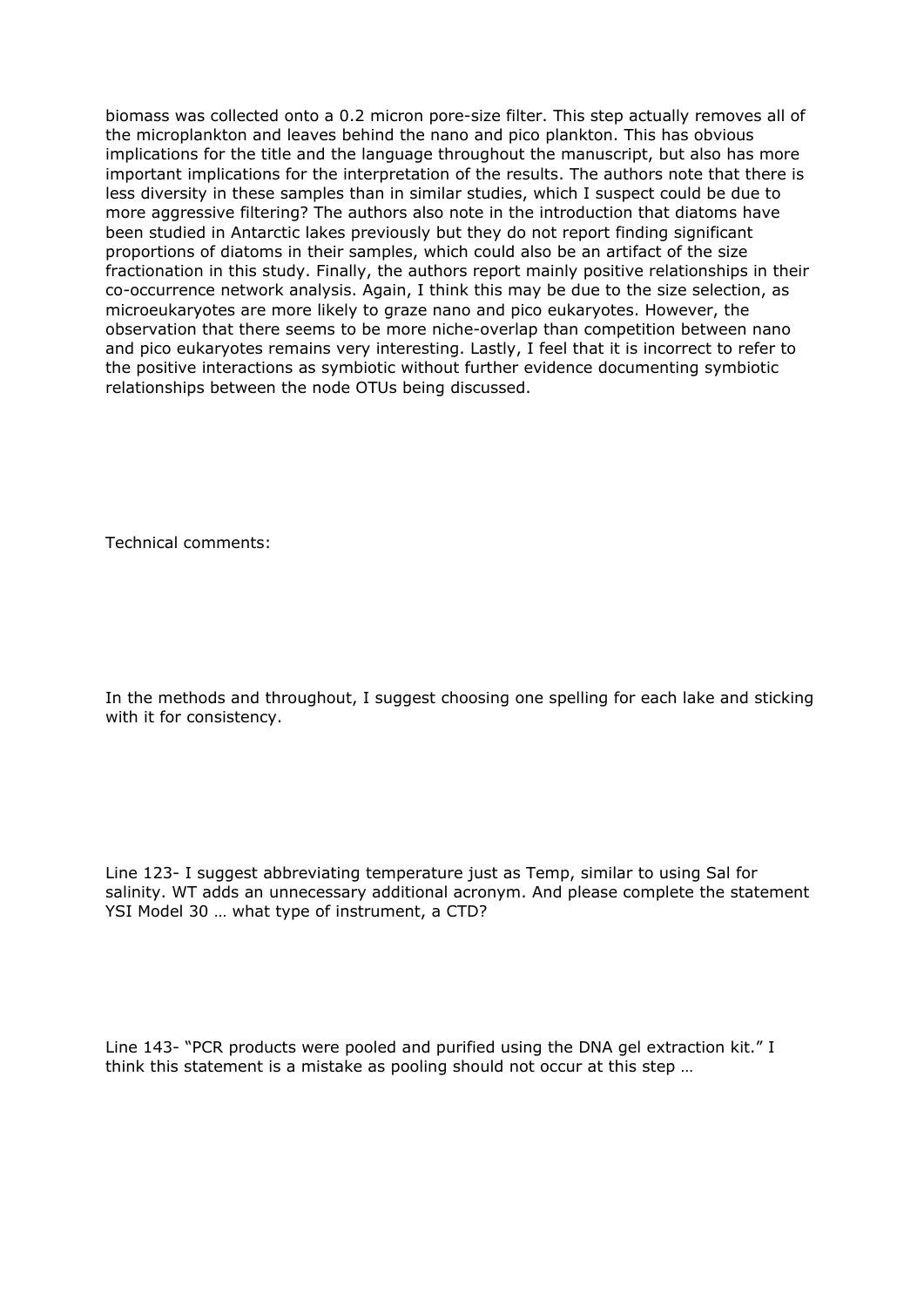Line 148- please provide more information regarding the sequencing. The first line of the section states the instrument model, but which version chemistry was used? How many base pairs were sequenced (300?)? And paired or single end?

Line 149- the bioinformatics methods are a bit dated. For instance, why did you use qiime instead of qiime 2? Why OTUs instead of ASVs? Likewise, the SILVA database used is not the most recent and you might also consider using the PR2 database, which is curated specifically for protists. To be clear, I do not necessarily recommend redoing the analysis with more up to date methodology, but I do recommend justifying your decisions with an explanatory sentence.

Line 161- here and elsewhere the OTUs index is referred to and I am not sure what this means. Perhaps you are referring to richness?

167- define MNTD at first use

179- Bray-Curtis distance or dissimilarity, Not similarity

181- I think you may want to scale these variables, especially for variance partitioning (zscores)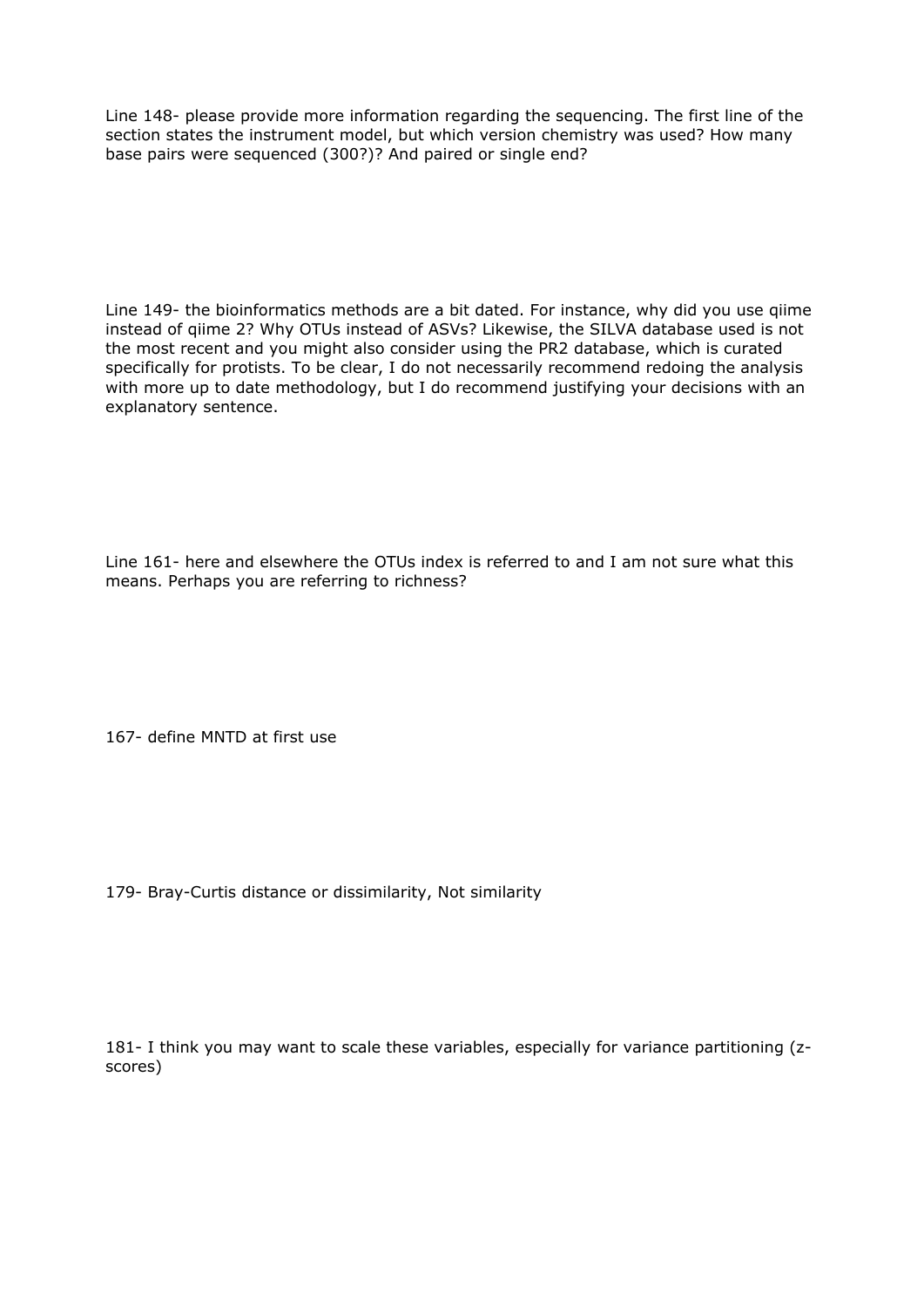219- a range of 0.9 to 7.14ºC does not feel similar

222- molarity is mols per liter, so the units "uM L-1" is incorrect. Only uM should be reported.

226- the a of chlorophyll a should be italicized

227- salinity needs units (PSU?)

223- the Good's coverage is calculated based on singletons, so please clarify that it was calculated before quality filtering. Also, providing rarefaction curves in the supplemental material will increase confidence in adequate sequencing depth and coverage.

246- SAR should be defined at its first appearance, I'm assuming stramenopiles-rhizariaalveolates supergroup?

251- 70.09% Arthropoda is …. a lot. Potentially fecal material since the samples were filtered through such fine mesh? I would consider excluding this sample unless the remaining sequencing reads still reach OTU saturation after the Arthropoda reads are removed. In general, you might consider removing metazoan reads early in the analysis.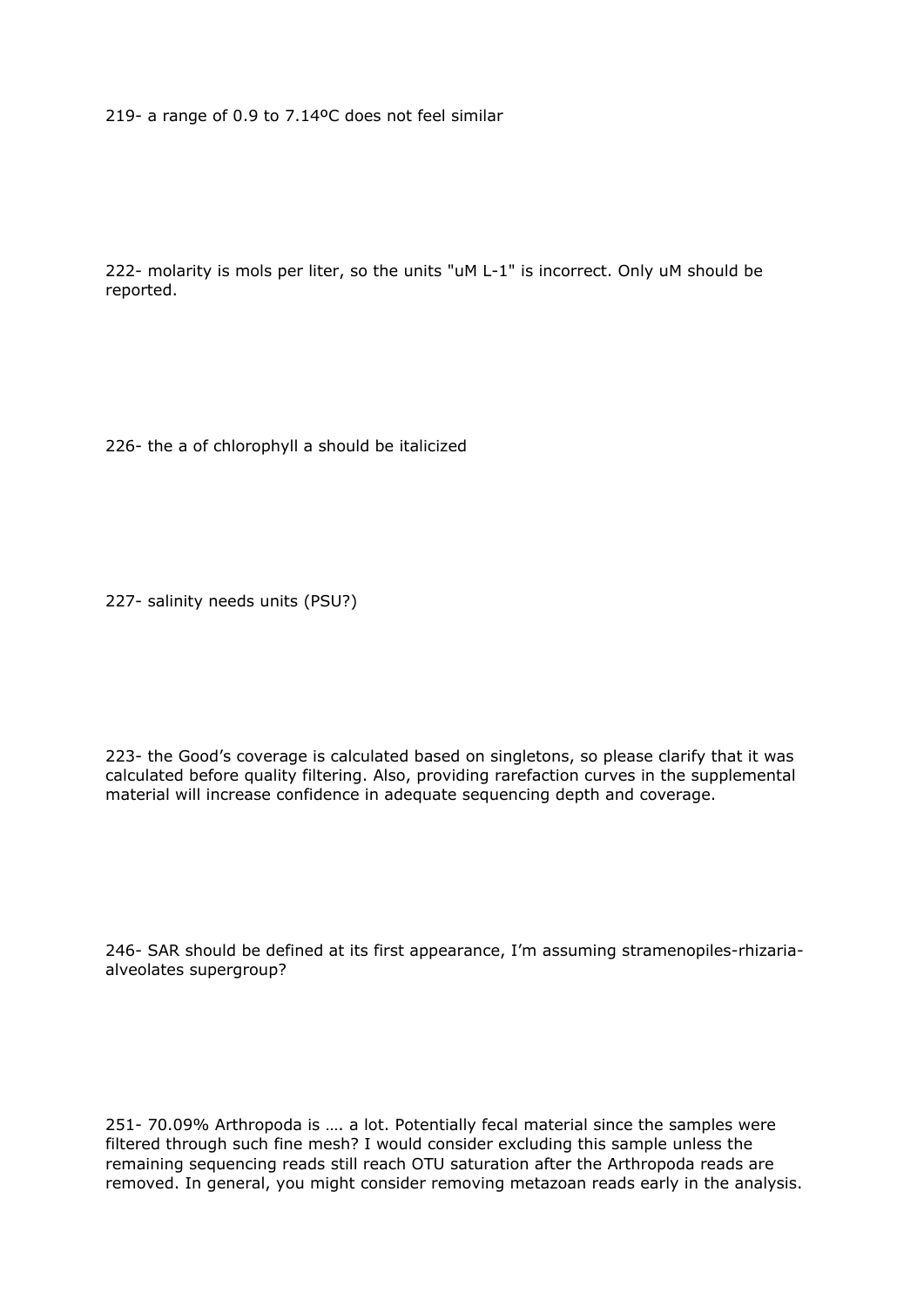267- still unclear what the OTU index is

285- define UPGMA at first use

287- rather than saying "clustered into one clade," I think it is more correct to simply say "clustered together"

345- while it is true that the taxa found in the samples are small cells and their small size makes them better adapted to low nutrient conditions, I think that it is hard to say whether they were more or less abundant than larger cells since all the larger cells were removed by pre-filtering with 20 um mesh. As such, this section probably should not take up so much space or prominence in the discussion.

363- I am not sure what is meant by "forming temporary groups"— maybe change the word choice?

378- please clarify whether the other studies you are referring to used similar size fractionation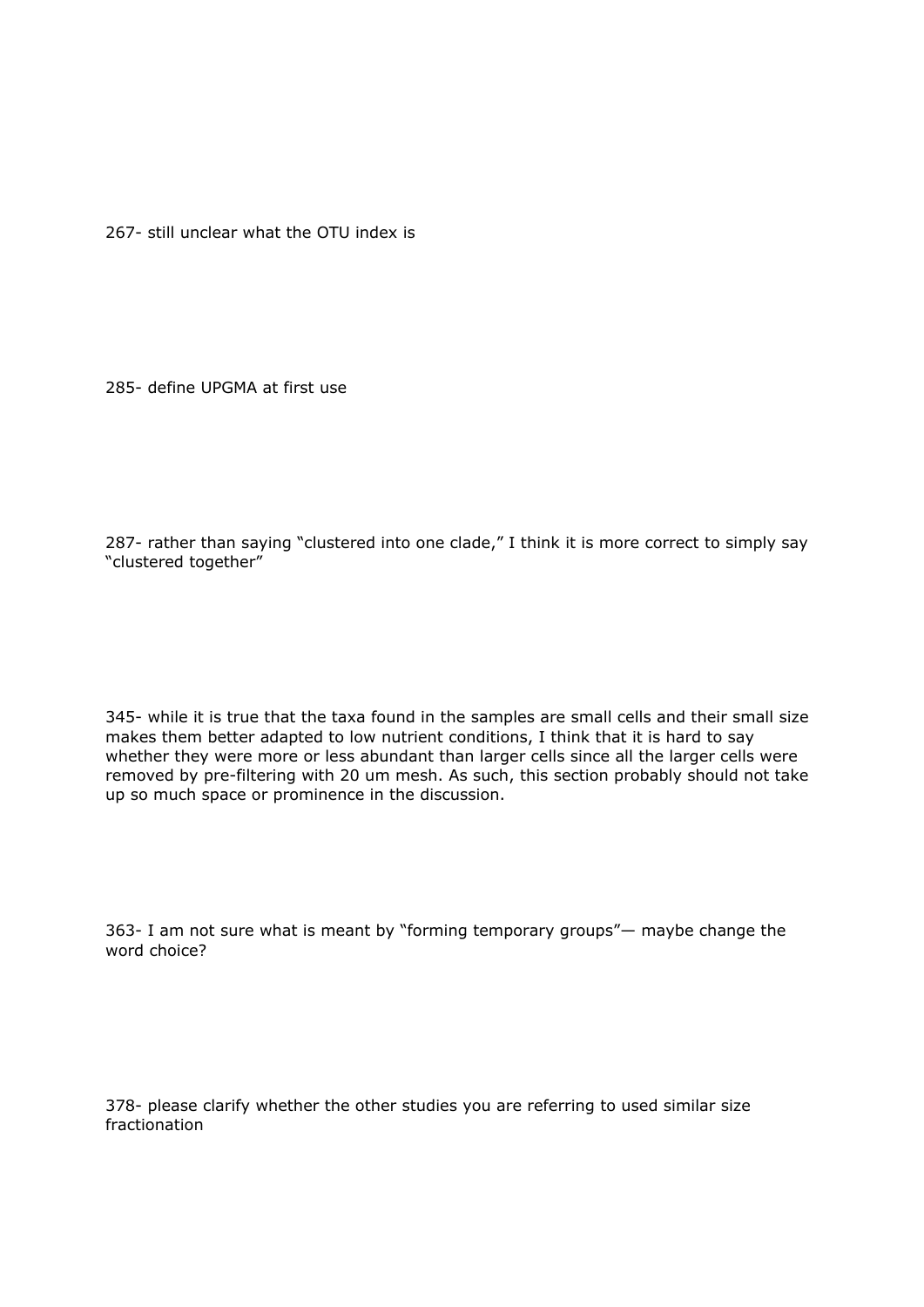426- "indicating that species coexistence was achieved mainly by symbiotic relationships between species"  $-$  I think this is an overstatement and not supported by the data.

465- unclear which "channel" is being referred to, more context is needed

478- what is "ecological scheduling"?

484- the statement regarding extreme conditions exerting less selection pressure seems incorrect?

511- again please be careful about assuming that positive co-occurrence patterns equate to symbioses, it seems niche-overlapping is more likely

520- please provide the PRJ number to make it easier to access all the sequences.

Figure 1- Please also include a large map that places the region in regional context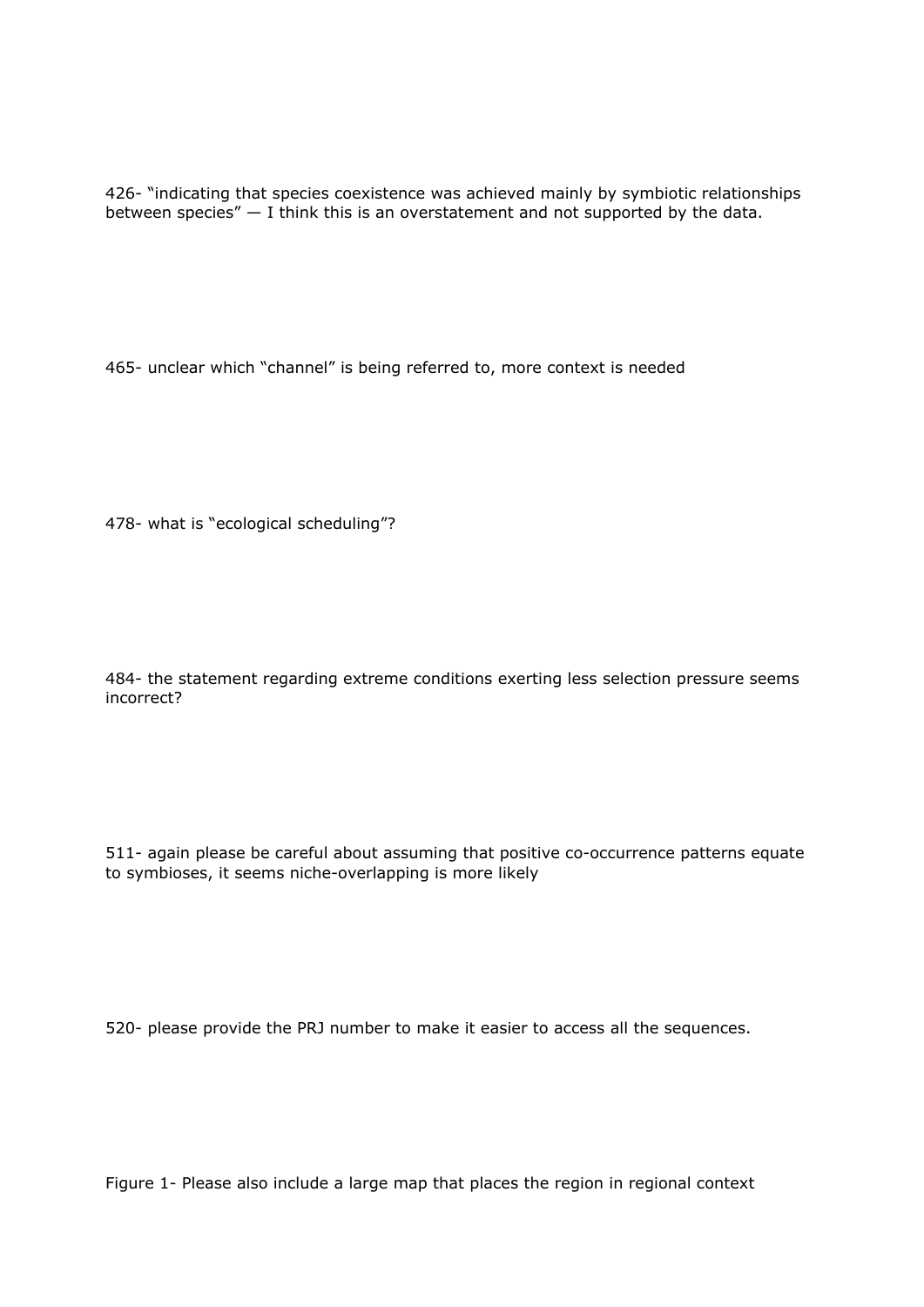(probably include Antarctic peninsula and tip of South America)

Figure 3-The significance indications of letters are not defined in the figure caption. What do "a" , "b", and "ab" mean?

Other comments:

English editing is needed throughout the manuscript. Below are a few edits that stood out to me.

125- nutrient to nutrients

189- opening sentence needs to be rewritten

190- "OTUs represented Occurred" ??